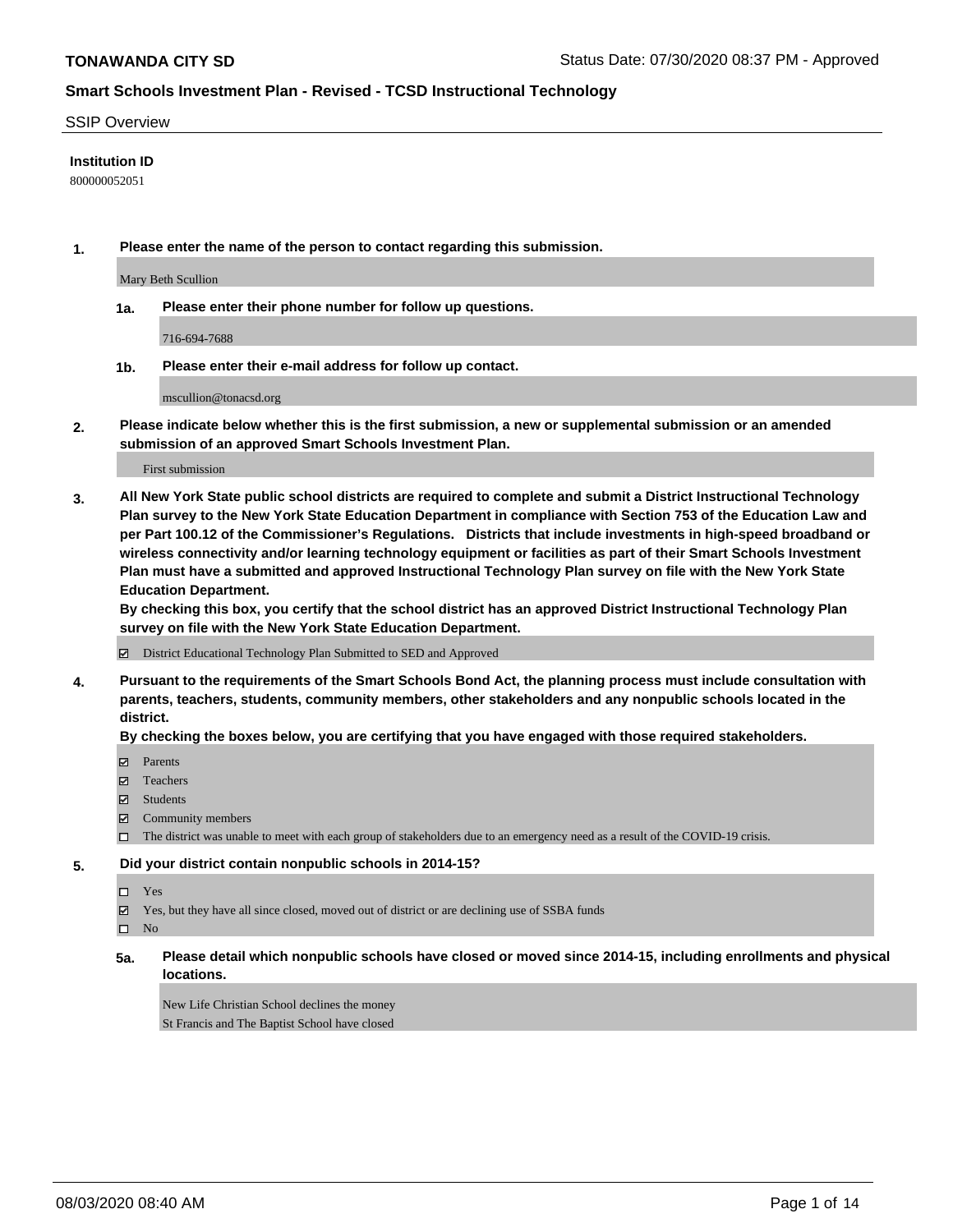#### SSIP Overview

**6. Certify that the following required steps have taken place by checking the boxes below:**

- The district developed and the school board approved a preliminary Smart Schools Investment Plan.
- The preliminary plan was posted on the district website for at least 30 days. The district included an address to which any written comments on the plan should be sent.
- $\boxtimes$  The school board conducted a hearing that enabled stakeholders to respond to the preliminary plan. This hearing may have occured as part of a normal Board meeting, but adequate notice of the event must have been provided through local media and the district website for at least two weeks prior to the meeting.
- $\Box$  The school board was unable to conduct a hearing that enabled stakeholders to respond to the preliminary plan due to an emergency need as a result of the COVID-19 crisis.
- The district prepared a final plan for school board approval and such plan has been approved by the school board.
- $\boxtimes$  The final proposed plan that has been submitted has been posted on the district's website.
- **6a. Please upload the proposed Smart Schools Investment Plan (SSIP) that was posted on the district's website, along with any supporting materials. Note that this should be different than your recently submitted Educational Technology Survey. The Final SSIP, as approved by the School Board, should also be posted on the website and remain there during the course of the projects contained therein.**

BOE Smart Schools.pdf

**6b. Enter the webpage address where the final Smart Schools Investment Plan is posted. The Plan should remain posted for the life of the included projects.**

https://www.tonawandacsd.org/Page/3048

**7. Please enter an estimate of the total number of students and staff that will benefit from this Smart Schools Investment Plan based on the cumulative projects submitted to date.**

2,085

**8. An LEA/School District may partner with one or more other LEA/School Districts to form a consortium to pool Smart Schools Bond Act funds for a project that meets all other Smart School Bond Act requirements. Each school district participating in the consortium will need to file an approved Smart Schools Investment Plan for the project and submit a signed Memorandum of Understanding that sets forth the details of the consortium including the roles of each respective district.**

 $\Box$  The district plans to participate in a consortium to partner with other school district(s) to implement a Smart Schools project.

**9. Please enter the name and 6-digit SED Code for each LEA/School District participating in the Consortium.**

| <b>Partner LEA/District</b> | <b>ISED BEDS Code</b> |
|-----------------------------|-----------------------|
| (No Response)               | (No Response)         |

**10. Please upload a signed Memorandum of Understanding with all of the participating Consortium partners.**

(No Response)

**11. Your district's Smart Schools Bond Act Allocation is:**

\$1,561,513

#### **12. Final 2014-15 BEDS Enrollment to calculate Nonpublic Sharing Requirement**

|                   | <b>Public Enrollment</b> | Nonpublic Enrollment | <b>Total Enrollment</b> | l Nonpublic Percentage |
|-------------------|--------------------------|----------------------|-------------------------|------------------------|
| <b>Enrollment</b> | .740                     |                      | .740.00                 | 0.00                   |

**13. This table compares each category budget total, as entered in that category's page, to the total expenditures listed in the category's expenditure table. Any discrepancies between the two must be resolved before submission.**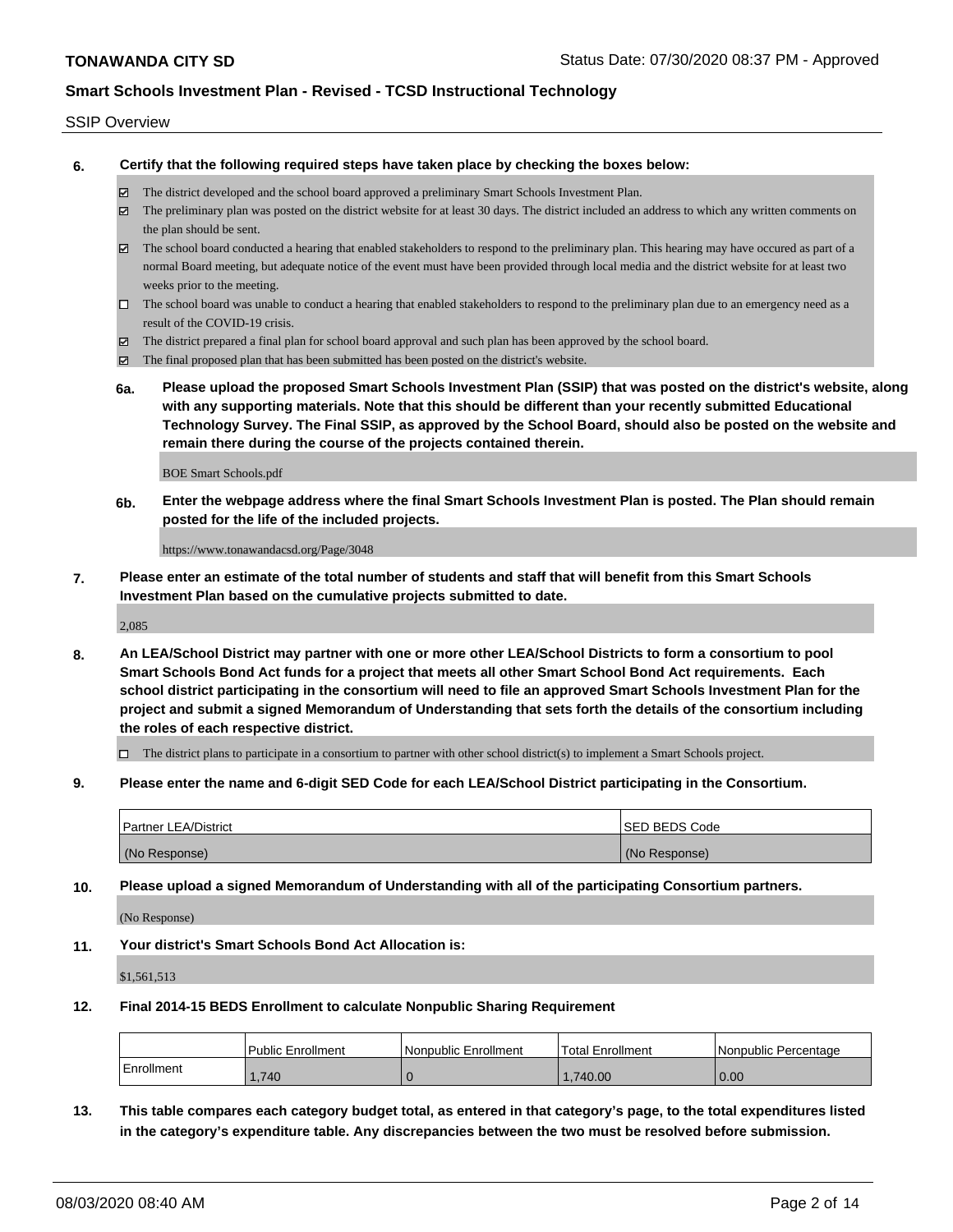# SSIP Overview

|                                                 | <b>Sub-Allocations</b> | <b>Expenditure Totals</b> | Difference |
|-------------------------------------------------|------------------------|---------------------------|------------|
| <b>School Connectivity</b>                      | 0.00                   | 0.00                      | 0.00       |
| <b>Connectivity Projects for</b><br>Communities | 0.00                   | 0.00                      | 0.00       |
| Classroom Technology                            | 752,028.00             | 752,028.00                | 0.00       |
| Pre-Kindergarten Classrooms                     | 0.00                   | 0.00                      | 0.00       |
| Replace Transportable<br>Classrooms             | 0.00                   | 0.00                      | 0.00       |
| <b>High-Tech Security Features</b>              | 0.00                   | 0.00                      | 0.00       |
| Nonpublic Loan                                  | 0.00                   | 0.00                      | 0.00       |
| Totals:                                         | 752,028                | 752,028                   | 0          |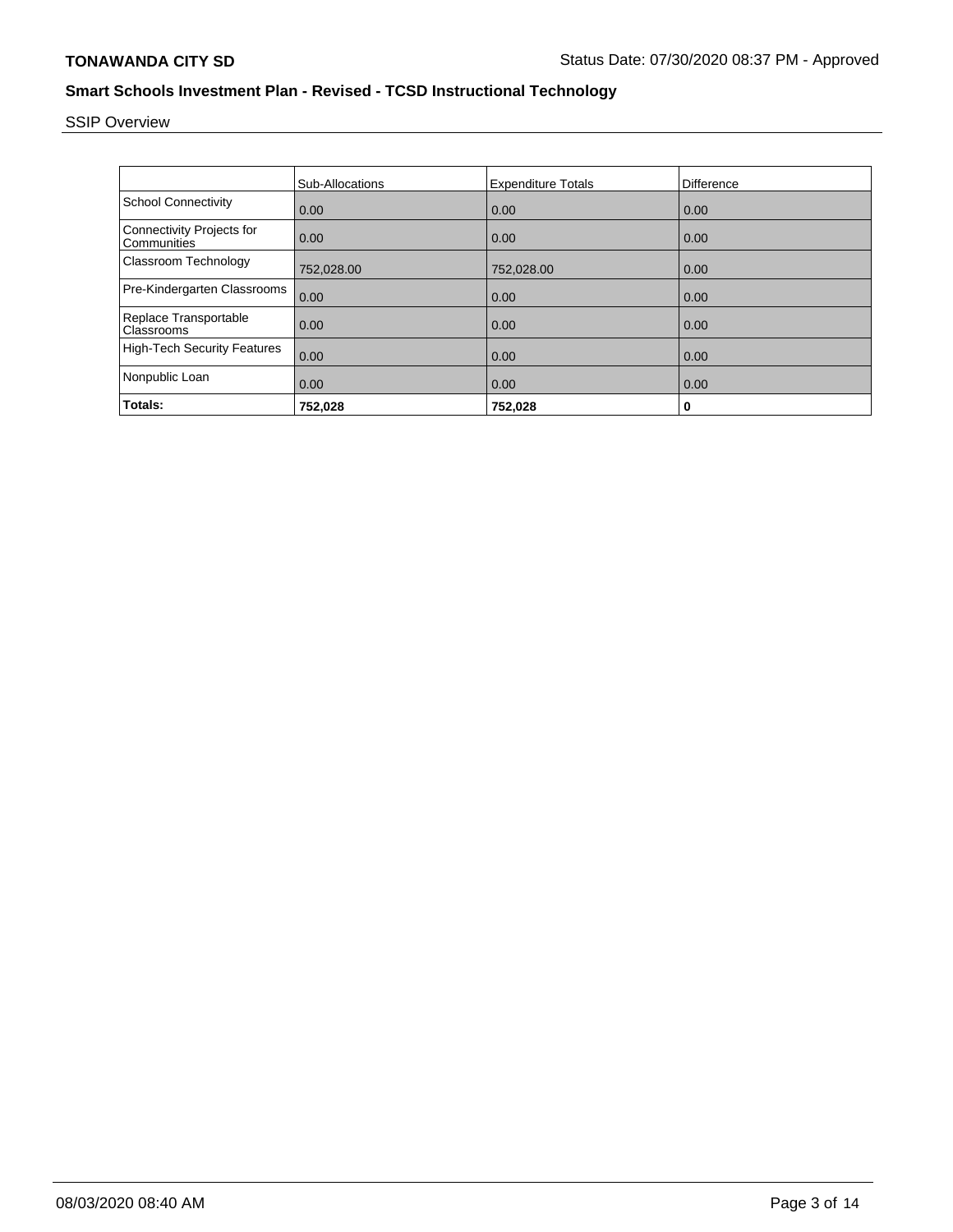School Connectivity

- **1. In order for students and faculty to receive the maximum benefit from the technology made available under the Smart Schools Bond Act, their school buildings must possess sufficient connectivity infrastructure to ensure that devices can be used during the school day. Smart Schools Investment Plans must demonstrate that:**
	- **• sufficient infrastructure that meets the Federal Communications Commission's 100 Mbps per 1,000 students standard currently exists in the buildings where new devices will be deployed, or**
	- **• is a planned use of a portion of Smart Schools Bond Act funds, or**
	- **• is under development through another funding source.**

**Smart Schools Bond Act funds used for technology infrastructure or classroom technology investments must increase the number of school buildings that meet or exceed the minimum speed standard of 100 Mbps per 1,000 students and staff within 12 months. This standard may be met on either a contracted 24/7 firm service or a "burstable" capability. If the standard is met under the burstable criteria, it must be:**

**1. Specifically codified in a service contract with a provider, and**

**2. Guaranteed to be available to all students and devices as needed, particularly during periods of high demand, such as computer-based testing (CBT) periods.**

**Please describe how your district already meets or is planning to meet this standard within 12 months of plan submission.**

our district exceeds this requirement.

**1a. If a district believes that it will be impossible to meet this standard within 12 months, it may apply for a waiver of this requirement, as described on the Smart Schools website. The waiver must be filed and approved by SED prior to submitting this survey.**

 $\Box$  By checking this box, you are certifying that the school district has an approved waiver of this requirement on file with the New York State Education Department.

**2. Connectivity Speed Calculator (Required). If the district currently meets the required speed, enter "Currently Met" in the last box: Expected Date When Required Speed Will be Met.**

|                  | l Number of     | Required Speed | Current Speed in | Expected Speed | Expected Date                           |
|------------------|-----------------|----------------|------------------|----------------|-----------------------------------------|
|                  | <b>Students</b> | In Mbps        | <b>Mbps</b>      | to be Attained | When Required                           |
|                  |                 |                |                  |                | l Within 12 Months ISpeed Will be Met l |
| Calculated Speed | 1.740           | 174.00         | 1000             | 1000           | l currently met                         |

**3. Describe how you intend to use Smart Schools Bond Act funds for high-speed broadband and/or wireless connectivity projects in school buildings.**

N/A

**4. Describe the linkage between the district's District Instructional Technology Plan and how the proposed projects will improve teaching and learning. (There should be a link between your response to this question and your responses to Question 1 in Section IV - NYSED Initiatives Alignment: "Explain how the district use of instructional technology will serve as a part of a comprehensive and sustained effort to support rigorous academic standards attainment and performance improvement for students."** 

**Your answer should also align with your answers to the questions in Section II - Strategic Technology Planning and the associated Action Steps in Section III - Action Plan.)**

(No Response)

**5. If the district wishes to have students and staff access the Internet from wireless devices within the school building, or in close proximity to it, it must first ensure that it has a robust Wi-Fi network in place that has sufficient bandwidth to meet user demand.**

**Please describe how you have quantified this demand and how you plan to meet this demand.**

We have sufficient bandwidth to meet user demand.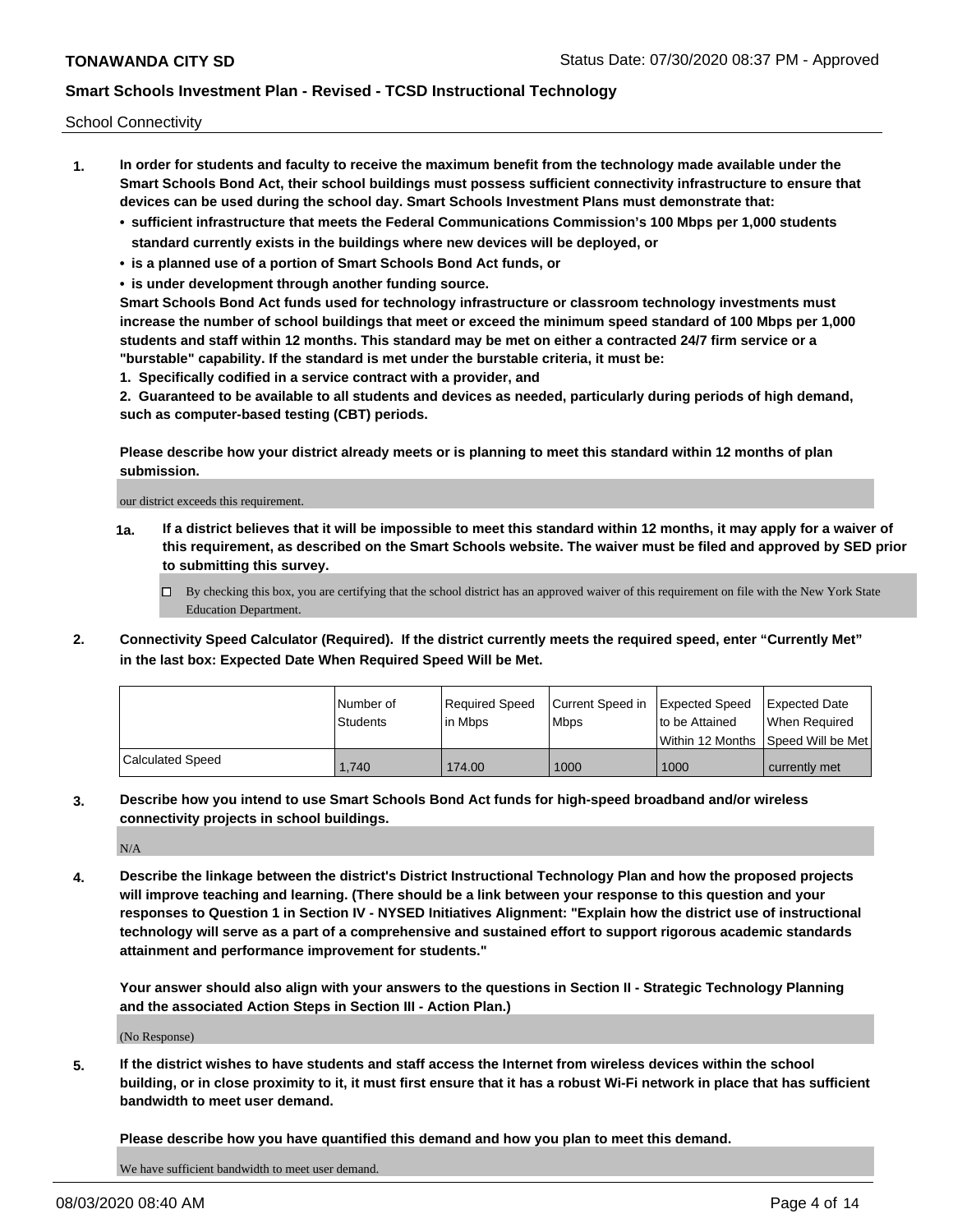School Connectivity

**6. Smart Schools plans with any expenditures in the School Connectivity category require a project number from the Office of Facilities Planning. Districts must submit an SSBA LOI and receive project numbers prior to submitting the SSIP. As indicated on the LOI, some projects may be eligible for a streamlined review and will not require a building permit.**

**Please indicate on a separate row each project number given to you by the Office of Facilities Planning.**

| Project Number |  |
|----------------|--|
| N/A            |  |

**7. Certain high-tech security and connectivity infrastructure projects may be eligible for an expedited review process as determined by the Office of Facilities Planning.**

## **Was your project deemed eligible for streamlined review?**

No

## **8. Include the name and license number of the architect or engineer of record.**

| Name | License Number |
|------|----------------|
| N/A  | (No Response)  |

### **9. Public Expenditures – Loanable (Counts toward the nonpublic loan calculation)**

| Select the allowable expenditure type.<br>Repeat to add another item under each type. | <b>PUBLIC</b> Items to be<br>l Purchased | <b>Quantity</b>  | Cost Per Item    | <b>Total Cost</b> |
|---------------------------------------------------------------------------------------|------------------------------------------|------------------|------------------|-------------------|
| (No Response)                                                                         | (No Response)                            | (No<br>Response) | (No<br>Response) | $\overline{0.00}$ |
|                                                                                       |                                          | 0                | 0.00             |                   |

## **10. Public Expenditures – Non-Loanable (Does not count toward nonpublic loan calculation)**

| Select the allowable expenditure<br>type.<br>Repeat to add another item under<br>each type. | <b>PUBLIC</b> Items to be purchased | Quantity      | Cost per Item | <b>Total Cost</b> |
|---------------------------------------------------------------------------------------------|-------------------------------------|---------------|---------------|-------------------|
| (No Response)                                                                               | (No Response)                       | (No Response) | (No Response) | 0.00              |
|                                                                                             |                                     |               | 0.00          |                   |

#### **11. Final 2014-15 BEDS Enrollment to calculate Nonpublic Sharing Requirement (no changes allowed.)**

|            | Public Enrollment | Nonpublic Enrollment | 'Total Enrollment | l Nonpublic Percentage |
|------------|-------------------|----------------------|-------------------|------------------------|
| Enrollment | .740              |                      | .740.00           | 0.00                   |

#### **12. Total Public Budget - Loanable (Counts toward the nonpublic loan calculation)**

|                                               | Public Allocations | <b>Estimated Nonpublic Loan</b><br>Amount | Estimated Total Sub-Allocations |
|-----------------------------------------------|--------------------|-------------------------------------------|---------------------------------|
| Network/Access Costs                          | (No Response)      | 0.00                                      | 0.00                            |
| School Internal Connections and<br>Components | (No Response)      | 0.00                                      | 0.00                            |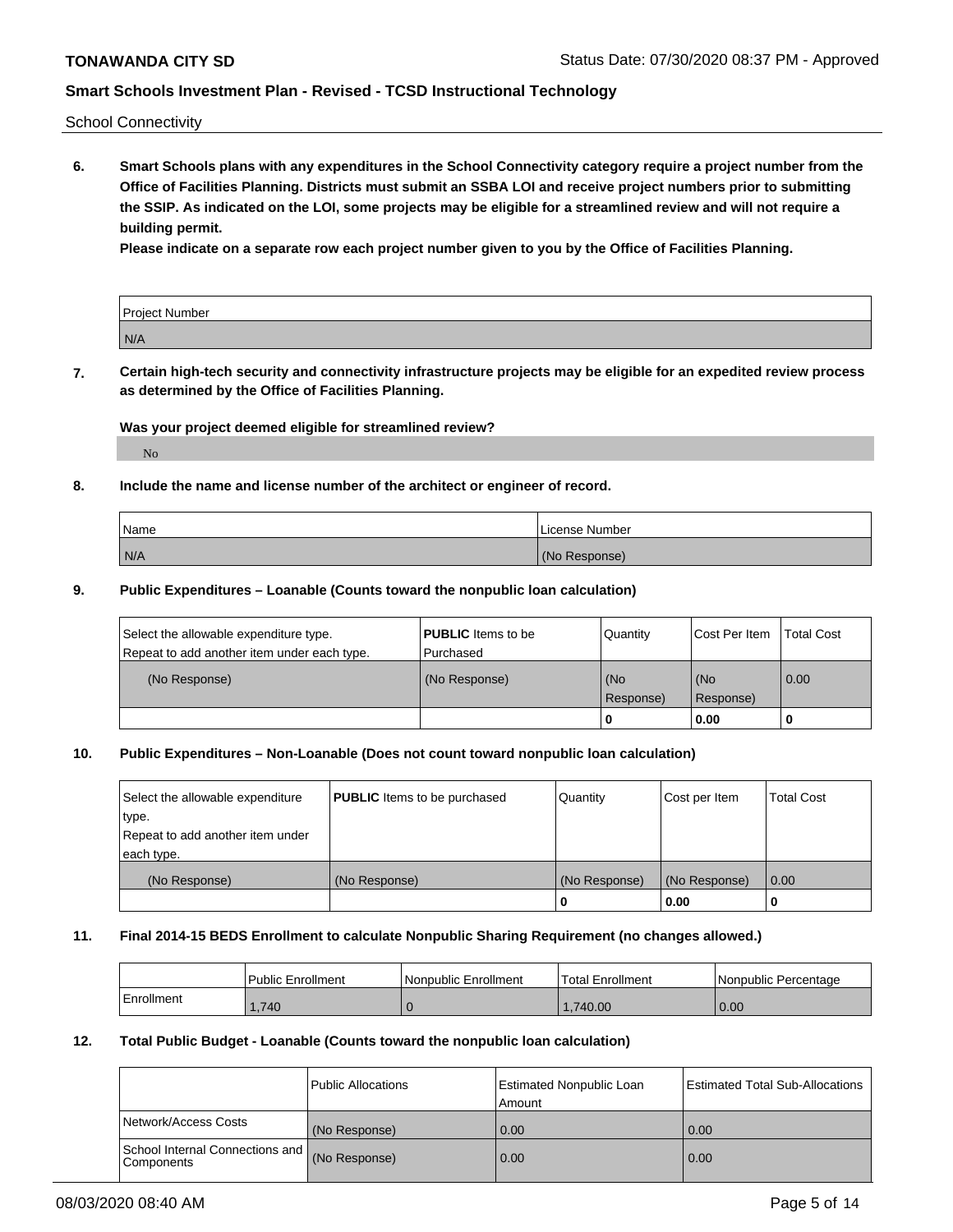School Connectivity

|         | Public Allocations | <b>Estimated Nonpublic Loan</b><br>l Amount | <b>Estimated Total Sub-Allocations</b> |
|---------|--------------------|---------------------------------------------|----------------------------------------|
| l Other | (No Response)      | 0.00                                        | 0.00                                   |
| Totals: | 0.00               | 0                                           |                                        |

# **13. Total Public Budget – Non-Loanable (Does not count toward the nonpublic loan calculation)**

|                                                   | Sub-<br>Allocation |
|---------------------------------------------------|--------------------|
| Network/Access Costs                              | (No Response)      |
| <b>Outside Plant Costs</b>                        | (No Response)      |
| <b>School Internal Connections and Components</b> | (No Response)      |
| Professional Services                             | (No Response)      |
| Testing                                           | (No Response)      |
| <b>Other Upfront Costs</b>                        | (No Response)      |
| <b>Other Costs</b>                                | (No Response)      |
| <b>Totals:</b>                                    | 0.00               |

# **14. School Connectivity Totals**

|                          | Total Sub-Allocations |
|--------------------------|-----------------------|
| Total Loanable Items     | 0.00                  |
| Total Non-Ioanable Items | 0.00                  |
| Totals:                  | 0                     |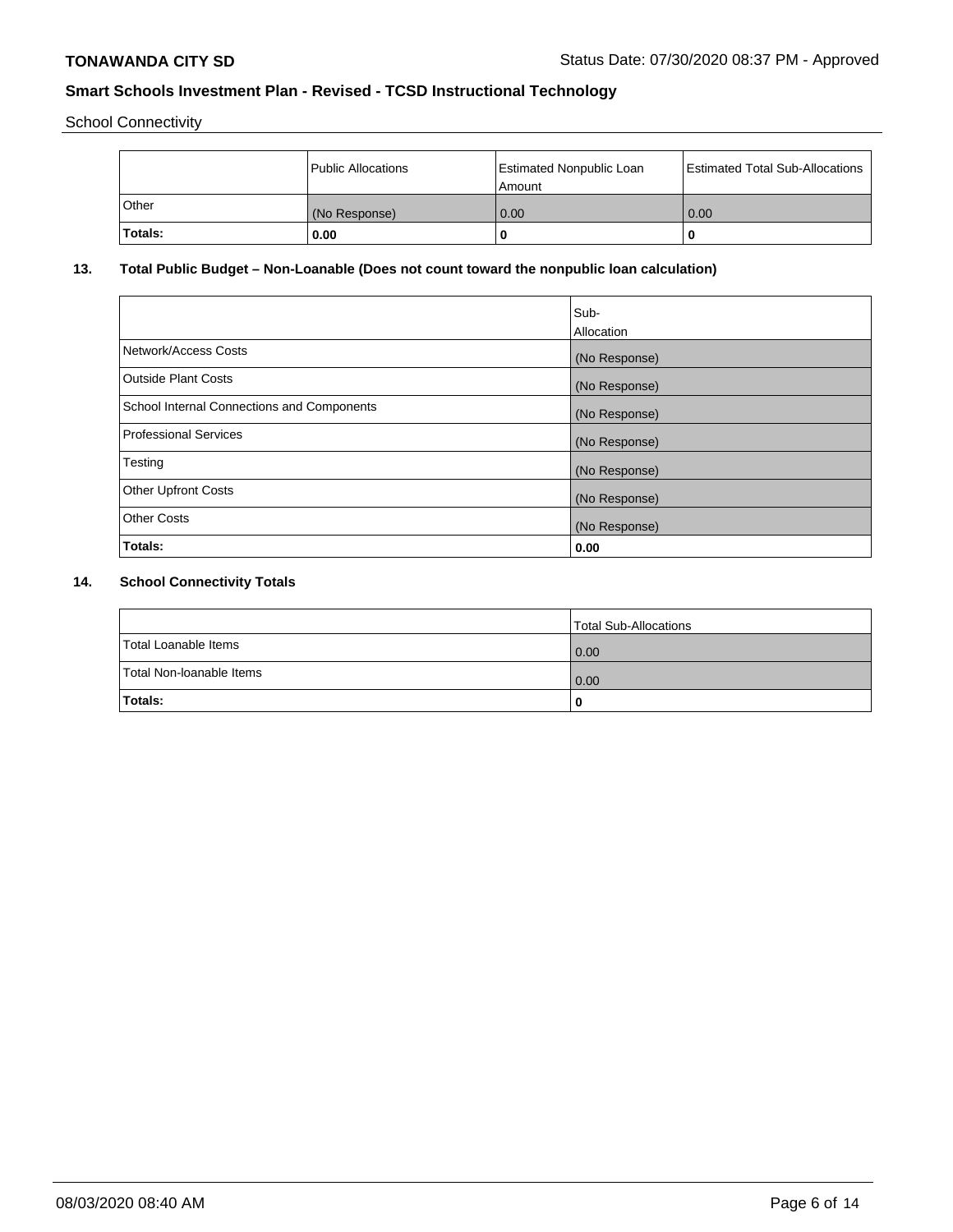Community Connectivity (Broadband and Wireless)

**1. Describe how you intend to use Smart Schools Bond Act funds for high-speed broadband and/or wireless connectivity projects in the community.**

n/a

**2. Please describe how the proposed project(s) will promote student achievement and increase student and/or staff access to the Internet in a manner that enhances student learning and/or instruction outside of the school day and/or school building.**

n/a

**3. Community connectivity projects must comply with all the necessary local building codes and regulations (building and related permits are not required prior to plan submission).**

 $\Box$  I certify that we will comply with all the necessary local building codes and regulations.

**4. Please describe the physical location of the proposed investment.**

n/a

**5. Please provide the initial list of partners participating in the Community Connectivity Broadband Project, along with their Federal Tax Identification (Employer Identification) number.**

| <b>Project Partners</b> | l Federal ID # |
|-------------------------|----------------|
| (No Response)           | (No Response)  |

**6. Please detail the type, quantity, per unit cost and total cost of the eligible items under each sub-category.**

| Select the allowable expenditure | Item to be purchased | Quantity      | Cost per Item | <b>Total Cost</b> |
|----------------------------------|----------------------|---------------|---------------|-------------------|
| type.                            |                      |               |               |                   |
| Repeat to add another item under |                      |               |               |                   |
| each type.                       |                      |               |               |                   |
| (No Response)                    | (No Response)        | (No Response) | (No Response) | 0.00              |
|                                  |                      | o             | 0.00          |                   |

**7. If you are submitting an allocation for Community Connectivity, complete this table.**

**Note that the calculated Total at the bottom of the table must equal the Total allocation for this category that you entered in the SSIP Overview overall budget.**

|                                    | Sub-Allocation |
|------------------------------------|----------------|
| Network/Access Costs               | (No Response)  |
| Outside Plant Costs                | (No Response)  |
| <b>Tower Costs</b>                 | (No Response)  |
| <b>Customer Premises Equipment</b> | (No Response)  |
| <b>Professional Services</b>       | (No Response)  |
| Testing                            | (No Response)  |
| <b>Other Upfront Costs</b>         | (No Response)  |
| <b>Other Costs</b>                 | (No Response)  |
| Totals:                            | 0.00           |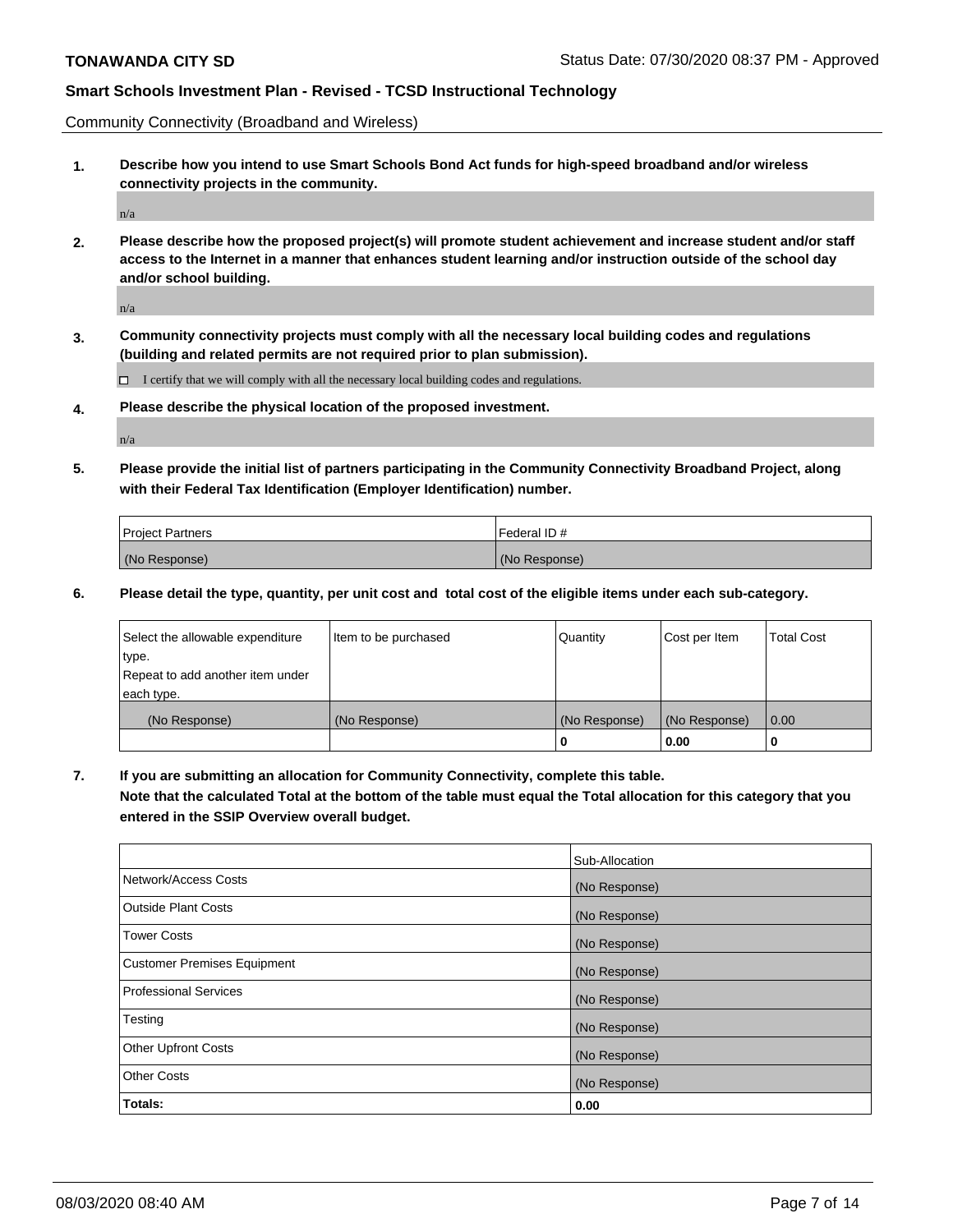### Classroom Learning Technology

**1. In order for students and faculty to receive the maximum benefit from the technology made available under the Smart Schools Bond Act, their school buildings must possess sufficient connectivity infrastructure to ensure that devices can be used during the school day. Smart Schools Investment Plans must demonstrate that sufficient infrastructure that meets the Federal Communications Commission's 100 Mbps per 1,000 students standard currently exists in the buildings where new devices will be deployed, or is a planned use of a portion of Smart Schools Bond Act funds, or is under development through another funding source. Smart Schools Bond Act funds used for technology infrastructure or classroom technology investments must increase the number of school buildings that meet or exceed the minimum speed standard of 100 Mbps per 1,000 students and staff within 12 months. This standard may be met on either a contracted 24/7 firm service or a "burstable" capability. If the standard is met under the burstable criteria, it must be:**

**1. Specifically codified in a service contract with a provider, and**

**2. Guaranteed to be available to all students and devices as needed, particularly during periods of high demand, such as computer-based testing (CBT) periods.**

**Please describe how your district already meets or is planning to meet this standard within 12 months of plan submission.**

This is currently being met. Our students in grades 3-8 take the CBT.

Erie 1 BOCES is the service provider (WNYRIC)

- **1a. If a district believes that it will be impossible to meet this standard within 12 months, it may apply for a waiver of this requirement, as described on the Smart Schools website. The waiver must be filed and approved by SED prior to submitting this survey.**
	- By checking this box, you are certifying that the school district has an approved waiver of this requirement on file with the New York State Education Department.
- **2. Connectivity Speed Calculator (Required). If the district currently meets the required speed, enter "Currently Met" in the last box: Expected Date When Required Speed Will be Met.**

|                         | I Number of     | Required Speed | Current Speed in | Expected Speed | <b>Expected Date</b>                    |
|-------------------------|-----------------|----------------|------------------|----------------|-----------------------------------------|
|                         | <b>Students</b> | lin Mbps       | <b>Mbps</b>      | to be Attained | When Required                           |
|                         |                 |                |                  |                | l Within 12 Months ISpeed Will be Met l |
| <b>Calculated Speed</b> | 1.764           | 176.40         | 1000             | 1000           | currently met                           |

**3. If the district wishes to have students and staff access the Internet from wireless devices within the school building, or in close proximity to it, it must first ensure that it has a robust Wi-Fi network in place that has sufficient bandwidth to meet user demand.**

**Please describe how you have quantified this demand and how you plan to meet this demand.**

During the eRate project during the 2018-19 school year, all access points were updated in the three elementary buildings. There is an access point in each elementary classroom. The MS/HS has had access points since 2014.

**4. All New York State public school districts are required to complete and submit an Instructional Technology Plan survey to the New York State Education Department in compliance with Section 753 of the Education Law and per Part 100.12 of the Commissioner's Regulations.**

**Districts that include educational technology purchases as part of their Smart Schools Investment Plan must have a submitted and approved Instructional Technology Plan survey on file with the New York State Education Department.**

By checking this box, you are certifying that the school district has an approved Instructional Technology Plan survey on file with the New York State Education Department.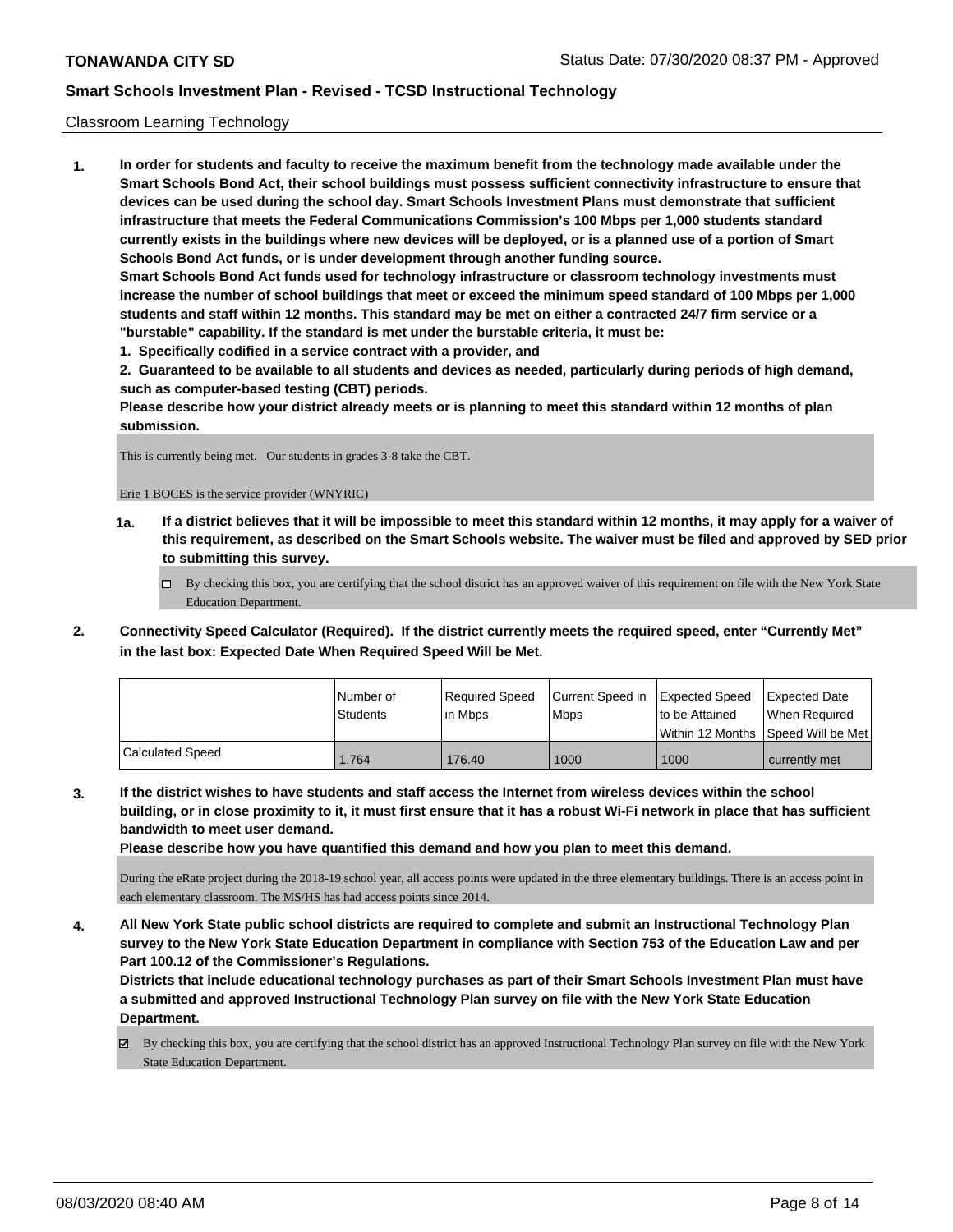### Classroom Learning Technology

**5. Describe the devices you intend to purchase and their compatibility with existing or planned platforms or systems. Specifically address the adequacy of each facility's electrical, HVAC and other infrastructure necessary to install and support the operation of the planned technology.**

All classroom technology requested is compatible with our current access points and network drops

- We are requesting to purchase the following devices:
- interactive whiteboard panels to replace our obsolete Promethean/Smart Boards
- chromebooks to replace the current outdated student chromebooks

Both of these purchases are compatible with our current platform as they will be replacements to existing devices.

Because we are replacing we do not need to add additional HVAC, electrical, to support these devices.

- **6. Describe how the proposed technology purchases will:**
	- **> enhance differentiated instruction;**
	- **> expand student learning inside and outside the classroom;**
	- **> benefit students with disabilities and English language learners; and**
	- **> contribute to the reduction of other learning gaps that have been identified within the district.**

**The expectation is that districts will place a priority on addressing the needs of students who struggle to succeed in a rigorous curriculum. Responses in this section should specifically address this concern and align with the district's Instructional Technology Plan (in particular Question 2 of E. Curriculum and Instruction: "Does the district's instructional technology plan address the needs of students with disabilities to ensure equitable access to instruction, materials and assessments?" and Question 3 of the same section: "Does the district's instructional technology plan address the provision of assistive technology specifically for students with disabilities to ensure access to and participation in the general curriculum?")**

**In addition, describe how the district ensures equitable access to instruction, materials and assessments and participation in the general curriculum for both SWD and English Language Learners/Multilingual Learners (ELL/MLL) students.**

Chromebooks: Tonawanda City School District (TCSD) currently has one-to-one devices in all classrooms. However, there are 510 chromebooks that are not able to be updated due to end of life. In order to continue our current goals we need these chromebooks to run current software purchased by the district so that each student has a device, working at their own pace, at different levels within each software. These devices in conjunction with our learning management system will give students 24/7 access to valuable content from the teachers and the abundant amount of information available from internet sources. Studies show that these types of devices increase the amount of student engagement in the classroom and at home. These devices increase the ability for students to work collaboratively with other students within their class, school, district, state, nation and world. Students can collaborate in a virtual environment without being physically near each other increasing the amount of collaboration time beyond the traditional class period. These devices in conjunction with our learning management system, Google domain, and Gmail allow for electronic transfer of assignments and assessments. This electronic transfer allows for quicker feedback from teachers on how students are doing. These devices allow our teachers the opportunity to explore "flipped classroom" environments where much of the students learning is done outside of the classroom allowing the teacher more time for differentiated instruction when the students come back to class. Applications and extensions associated with Google for Education allow differentiated instruction for students by presenting material to the student at their own pace, ability level, or with proper modification. Chromebooks are a vehicle for assistive technology for our students with disabilities and ELL students. The devices allow programs such as Google translate, Co:Writer, and Snap & Read that will provide access to the curriculum for these students. Students will access material at their own level using these devices. Having a 24/7 device allows our students a greater opportunity to practice, remediate, and reinforce instruction that occurred during the school day. Since these devices are internet driven it is easier to integrate subjects and real world issues Interactive Whiteboards: Tonawanda City School District (TCSD) currently has interactive white boards in all classrooms. These interactive white boards must be replaced due to end of life. The teachers have become accustomed to using interactive white boards on a daily basis. The new boards would allow additional skills to be taught, students to engage with activities on the board, and learn 21st Century skills.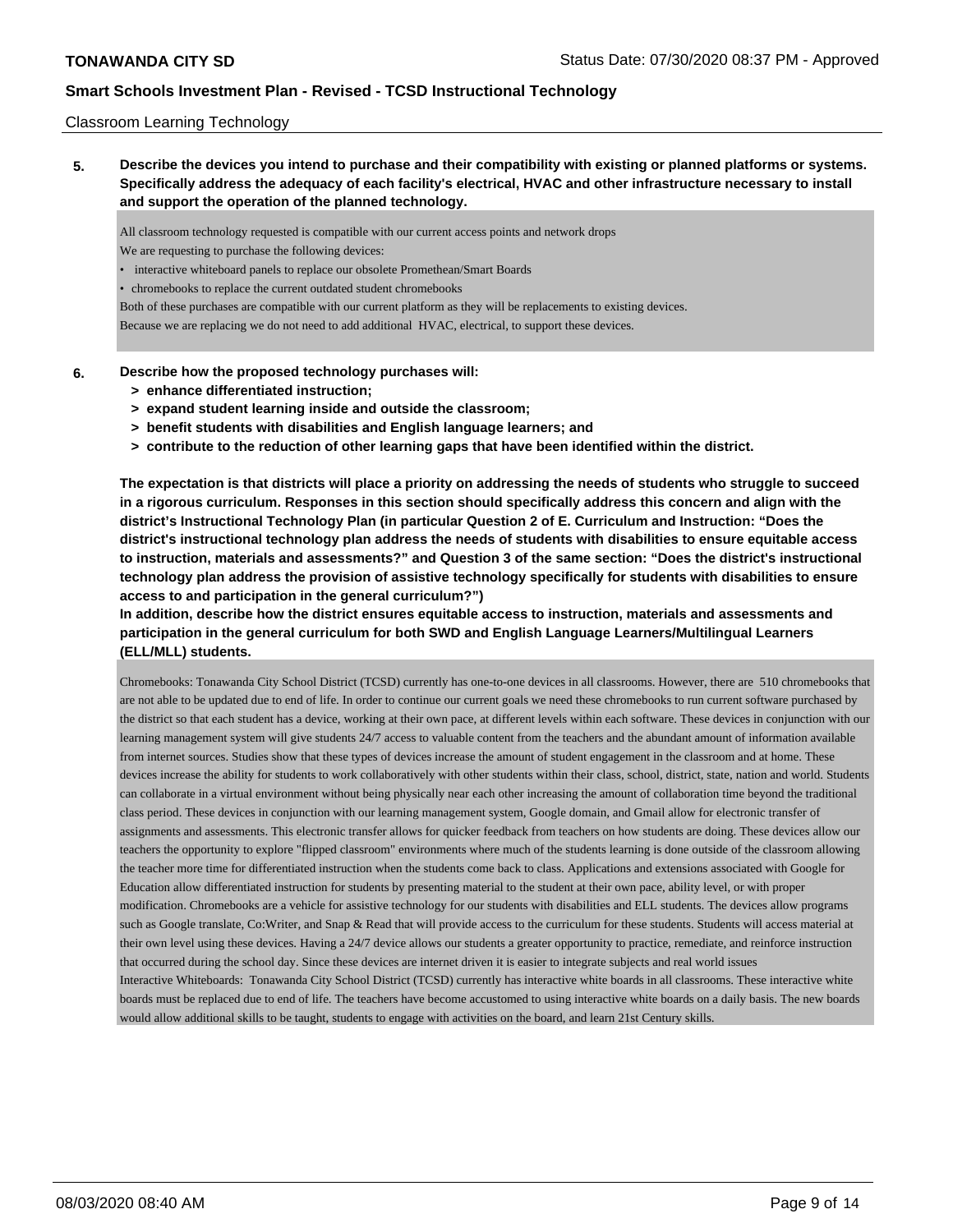Classroom Learning Technology

## **7. Where appropriate, describe how the proposed technology purchases will enhance ongoing communication with parents and other stakeholders and help the district facilitate technology-based regional partnerships, including distance learning and other efforts.**

Tonawanda City School District began a one-on-one initiative during the 2014-15 school year. This immediately created dialog between the school and community about the role of technology in education and how the tablets can enrich the students earning experience. Through this communication the parents understand the purpose of the assigned device and how it can help their child. Teachers are also encouraged to use both of these tools to share information and assignments with students and their parents. Some tools on the chromebook allows for parent access so they can learn alongside his/her child.

**8. Describe the district's plan to provide professional development to ensure that administrators, teachers and staff can employ the technology purchased to enhance instruction successfully.**

**Note: This response should be aligned and expanded upon in accordance with your district's response to Question 1 of F. Professional Development of your Instructional Technology Plan: "Please provide a summary of professional development offered to teachers and staff, for the time period covered by this plan, to support technology to enhance teaching and learning. Please include topics, audience and method of delivery within your summary."**

| <b>Strategy (ies)/ Activity (ies)</b>                                                                                                                                       | <b>Person(s)</b> Responsible                                                                           | <b>Implementation Timeline</b> | <b>Performance Measure/Data</b><br><b>Source</b>                           |
|-----------------------------------------------------------------------------------------------------------------------------------------------------------------------------|--------------------------------------------------------------------------------------------------------|--------------------------------|----------------------------------------------------------------------------|
| <b>Participate in Erie I BOCES</b><br><b>Common Set of Learning</b><br>Objectives (CSLO) program:<br><b>Internet Safety</b><br><b>Technology Integrators Forum</b><br>(TIF) | <b>Coordinator of Educational</b><br><b>Technology</b><br><b>STEAM Coaches</b>                         | On-going                       | Number of staff members who<br>participate in CSLO activities              |
| Provide various trainings to staff<br>on technology integration                                                                                                             | <b>Coordinator of Educational</b><br><b>Technology</b><br><b>Erie 1 BOCES Technology</b><br>Integrator | On-going                       | Number of staff members who<br>attend professional development<br>sessions |
| Provide various trainings to staff<br>on the new interactive<br>whiteboards                                                                                                 | <b>Coordinator of Educational</b><br><b>Technology</b><br><b>EME</b> innovations                       | On-going                       | Number of staff members who<br>attend professional development<br>sessions |

- **9. Districts must contact one of the SUNY/CUNY teacher preparation programs listed on the document on the left side of the page that supplies the largest number of the district's new teachers to request advice on innovative uses and best practices at the intersection of pedagogy and educational technology.**
	- By checking this box, you certify that you have contacted the SUNY/CUNY teacher preparation program that supplies the largest number of your new teachers to request advice on these issues.

## **9a. Please enter the name of the SUNY or CUNY Institution that you contacted.**

University of Buffalo

**9b. Enter the primary Institution phone number.**

716-645-2455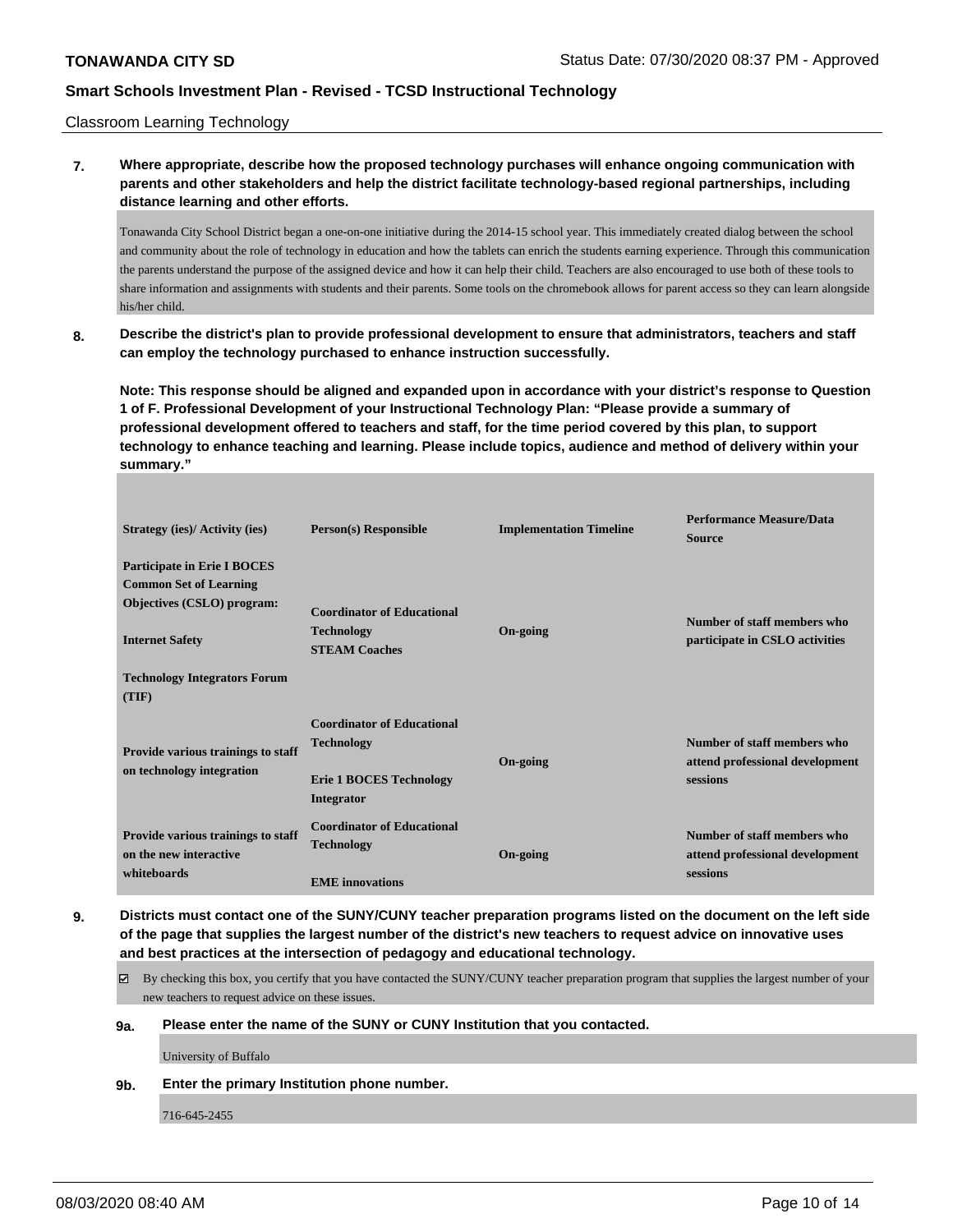Classroom Learning Technology

**9c. Enter the name of the contact person with whom you consulted and/or will be collaborating with on innovative uses of technology and best practices.**

#### Julie Gorlewski

**10. To ensure the sustainability of technology purchases made with Smart Schools funds, districts must demonstrate a long-term plan to maintain and replace technology purchases supported by Smart Schools Bond Act funds. This sustainability plan shall demonstrate a district's capacity to support recurring costs of use that are ineligible for Smart Schools Bond Act funding such as device maintenance, technical support, Internet and wireless fees, maintenance of hotspots, staff professional development, building maintenance and the replacement of incidental items. Further, such a sustainability plan shall include a long-term plan for the replacement of purchased devices and equipment at the end of their useful life with other funding sources.**

By checking this box, you certify that the district has a sustainability plan as described above.

**11. Districts must ensure that devices purchased with Smart Schools Bond funds will be distributed, prepared for use, maintained and supported appropriately. Districts must maintain detailed device inventories in accordance with generally accepted accounting principles.**

By checking this box, you certify that the district has a distribution and inventory management plan and system in place.

**12. Please detail the type, quantity, per unit cost and total cost of the eligible items under each sub-category.**

| Select the allowable expenditure | Iltem to be Purchased           | Quantity | Cost per Item | <b>Total Cost</b> |
|----------------------------------|---------------------------------|----------|---------------|-------------------|
| type.                            |                                 |          |               |                   |
| Repeat to add another item under |                                 |          |               |                   |
| each type.                       |                                 |          |               |                   |
| Interactive Whiteboards          | 75 inch interactive whiteboards | 138      | 4,156.00      | 573,528.00        |
| <b>Laptop Computers</b>          | 11 inch chromebooks             | 510      | 350.00        | 178,500.00        |
|                                  |                                 | 648      | 4,506.00      | 752.028           |

### **13. Final 2014-15 BEDS Enrollment to calculate Nonpublic Sharing Requirement (no changes allowed.)**

|            | l Public Enrollment | l Nonpublic Enrollment | <b>Total Enrollment</b> | Nonpublic<br>Percentage |
|------------|---------------------|------------------------|-------------------------|-------------------------|
| Enrollment | 1.740               | ъ                      | 1,740.00                | 0.00                    |

### **14. If you are submitting an allocation for Classroom Learning Technology complete this table.**

|                         | Public School Sub-Allocation | <b>Estimated Nonpublic Loan</b><br>Amount<br>(Based on Percentage Above) | <b>Estimated Total Public and</b><br>Nonpublic Sub-Allocation |
|-------------------------|------------------------------|--------------------------------------------------------------------------|---------------------------------------------------------------|
| Interactive Whiteboards | 573,528.00                   | 0.00                                                                     | 573,528.00                                                    |
| Computer Servers        | 0.00                         | 0.00                                                                     | 0.00                                                          |
| Desktop Computers       | 0.00                         | 0.00                                                                     | 0.00                                                          |
| <b>Laptop Computers</b> | 178,500.00                   | 0.00                                                                     | 178,500.00                                                    |
| <b>Tablet Computers</b> | 0.00                         | 0.00                                                                     | 0.00                                                          |
| <b>Other Costs</b>      | 0.00                         | 0.00                                                                     | 0.00                                                          |
| Totals:                 | 752,028.00                   | 0                                                                        | 752,028                                                       |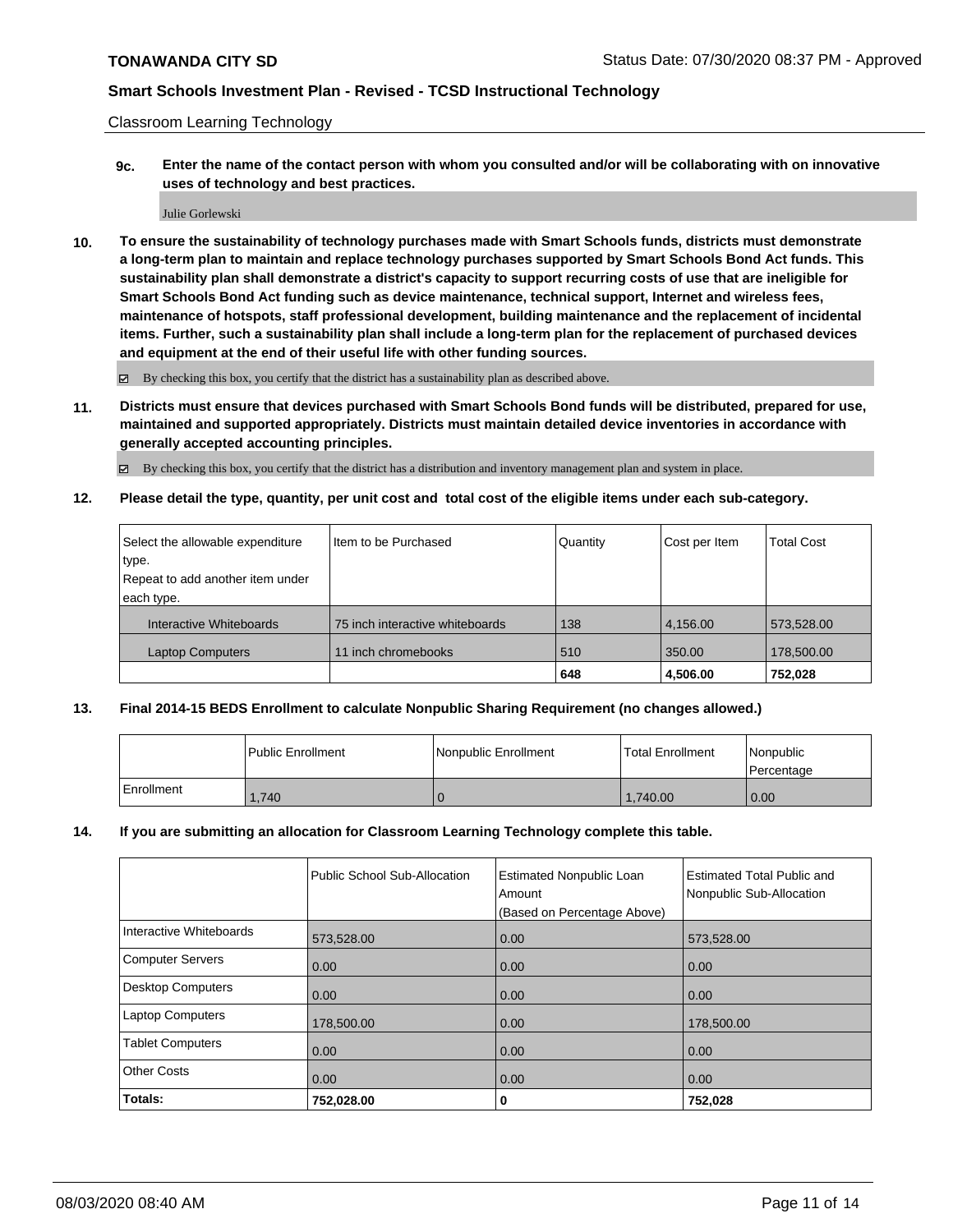### Pre-Kindergarten Classrooms

**1. Provide information regarding how and where the district is currently serving pre-kindergarten students and justify the need for additional space with enrollment projections over 3 years.**

(No Response)

- **2. Describe the district's plan to construct, enhance or modernize education facilities to accommodate prekindergarten programs. Such plans must include:**
	- **Specific descriptions of what the district intends to do to each space;**
	- **An affirmation that new pre-kindergarten classrooms will contain a minimum of 900 square feet per classroom;**
	- **The number of classrooms involved;**
	- **The approximate construction costs per classroom; and**
	- **Confirmation that the space is district-owned or has a long-term lease that exceeds the probable useful life of the improvements.**

(No Response)

**3. Smart Schools Bond Act funds may only be used for capital construction costs. Describe the type and amount of additional funds that will be required to support ineligible ongoing costs (e.g. instruction, supplies) associated with any additional pre-kindergarten classrooms that the district plans to add.**

(No Response)

**4. All plans and specifications for the erection, repair, enlargement or remodeling of school buildings in any public school district in the State must be reviewed and approved by the Commissioner. Districts that plan capital projects using their Smart Schools Bond Act funds will undergo a Preliminary Review Process by the Office of Facilities Planning.**

**Please indicate on a separate row each project number given to you by the Office of Facilities Planning.**

| Project Number |  |
|----------------|--|
| (No Response)  |  |
|                |  |

**5. Please detail the type, quantity, per unit cost and total cost of the eligible items under each sub-category.**

| Select the allowable expenditure | Item to be purchased | Quantity      | Cost per Item | <b>Total Cost</b> |
|----------------------------------|----------------------|---------------|---------------|-------------------|
| type.                            |                      |               |               |                   |
| Repeat to add another item under |                      |               |               |                   |
| each type.                       |                      |               |               |                   |
| (No Response)                    | (No Response)        | (No Response) | (No Response) | 0.00              |
|                                  |                      | U             | 0.00          |                   |

**6. If you have made an allocation for Pre-Kindergarten Classrooms, complete this table. Note that the calculated Total at the bottom of the table must equal the Total allocation for this category that you entered in the SSIP Overview overall budget.**

|                                          | Sub-Allocation |
|------------------------------------------|----------------|
| Construct Pre-K Classrooms               | (No Response)  |
| Enhance/Modernize Educational Facilities | (No Response)  |
| <b>Other Costs</b>                       | (No Response)  |
| Totals:                                  | 0.00           |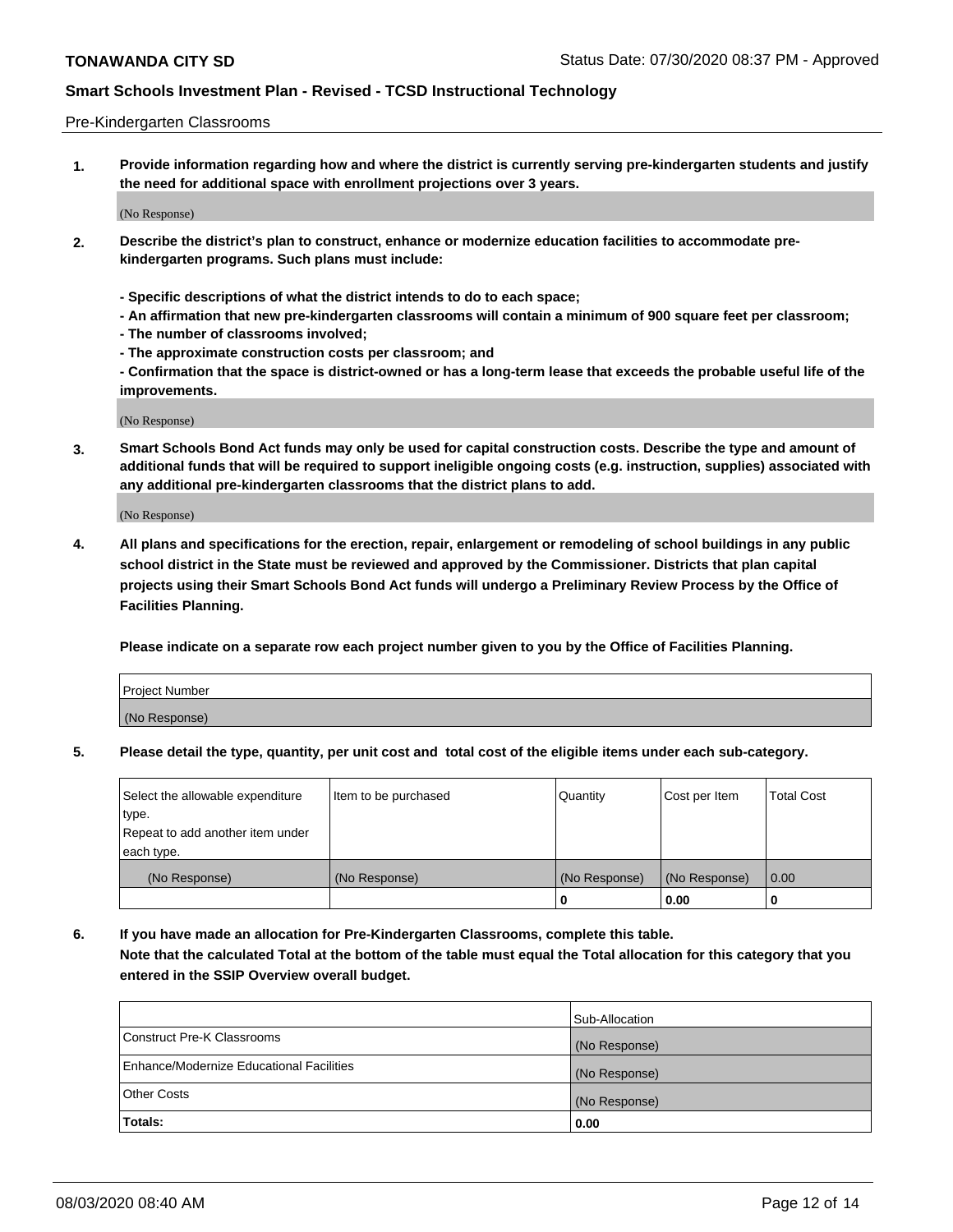Replace Transportable Classrooms

**1. Describe the district's plan to construct, enhance or modernize education facilities to provide high-quality instructional space by replacing transportable classrooms.**

(No Response)

**2. All plans and specifications for the erection, repair, enlargement or remodeling of school buildings in any public school district in the State must be reviewed and approved by the Commissioner. Districts that plan capital projects using their Smart Schools Bond Act funds will undergo a Preliminary Review Process by the Office of Facilities Planning.**

**Please indicate on a separate row each project number given to you by the Office of Facilities Planning.**

| Project Number |  |
|----------------|--|
|                |  |
|                |  |
|                |  |
|                |  |
| (No Response)  |  |
|                |  |
|                |  |
|                |  |

**3. For large projects that seek to blend Smart Schools Bond Act dollars with other funds, please note that Smart Schools Bond Act funds can be allocated on a pro rata basis depending on the number of new classrooms built that directly replace transportable classroom units.**

**If a district seeks to blend Smart Schools Bond Act dollars with other funds describe below what other funds are being used and what portion of the money will be Smart Schools Bond Act funds.**

(No Response)

**4. Please detail the type, quantity, per unit cost and total cost of the eligible items under each sub-category.**

| Select the allowable expenditure           | Item to be purchased | Quantity      | Cost per Item | <b>Total Cost</b> |
|--------------------------------------------|----------------------|---------------|---------------|-------------------|
| ∣type.<br>Repeat to add another item under |                      |               |               |                   |
| each type.                                 |                      |               |               |                   |
| (No Response)                              | (No Response)        | (No Response) | (No Response) | 0.00              |
|                                            |                      | 0             | 0.00          |                   |

**5. If you have made an allocation for Replace Transportable Classrooms, complete this table. Note that the calculated Total at the bottom of the table must equal the Total allocation for this category that you entered in the SSIP Overview overall budget.**

|                                                | Sub-Allocation |
|------------------------------------------------|----------------|
| Construct New Instructional Space              | (No Response)  |
| Enhance/Modernize Existing Instructional Space | (No Response)  |
| Other Costs                                    | (No Response)  |
| Totals:                                        | 0.00           |